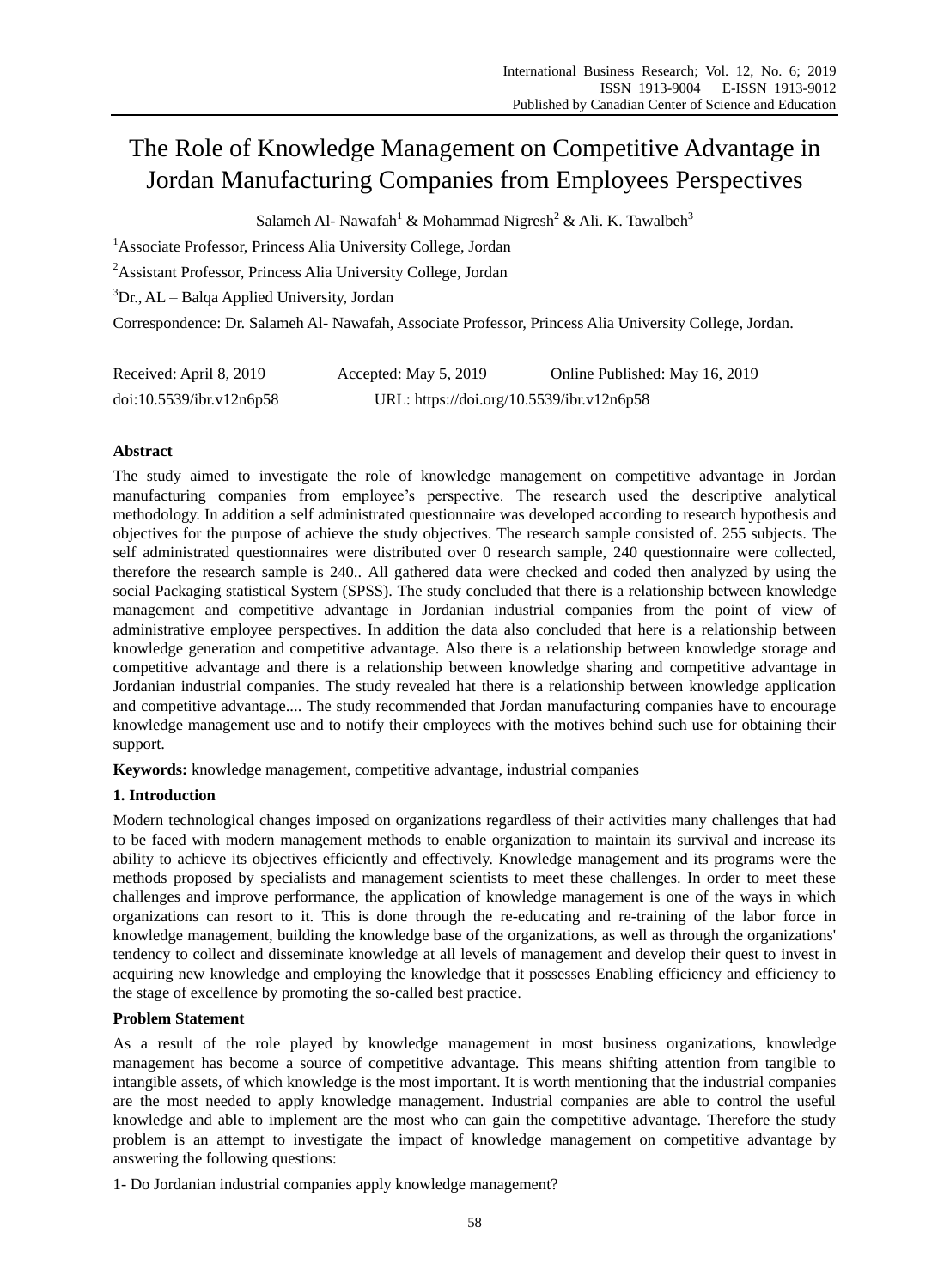2- What is the role of knowledge management on competitive advantage of Jordanian industrial companies?

3- Do knowledge management elements (knowledge generation, knowledge storage, knowledge sharing and application of knowledge) have a role in competitive advantage?

# **Study Objectives and Importance**

This study aims to identify the impact of knowledge management on competitive advantage in Jordanian industrial companies in addition to the following:

- 1. To find out to what extent industrial companies are implementing knowledge management
- 2. To identify the role of knowledge management elements in competitive advantage of industrial companies

This study importance stems from the importance with the subject it deals with, in addition it may contributes indicating the benefits and advantages of knowledge management implementation for those concerned.

# **Research Hypotheses**

According and based on previous studies, the research suggests the following hypotheses:

**H01**: There is no statistically significant role of Knowledge management on Competitive Advantage achievement at the level  $\alpha \le 0.05$  in Jordanian industrial companies from employees perspective

The following sub hypotheses are derived

- **H01.1** There is no statistically significant role of Knowledge generation on Competitive Advantage achievement at the level  $\alpha \le 0.05$  in Jordanian industrial companies from, employees perspective
- H01.2: There is no statistically significant role of Knowledge storage on Competitive Advantage achievement at the level  $\alpha \leq 0.05$  in Jordanian industrial companies from employees perspective
- H01.3: There is no statistically significant role of Knowledge sharing on Competitive Advantage achievement at the level  $\alpha \le 0.05$  in Jordanian industrial companies from employees perspective.
- H01.4: There is no statistically significant role of Knowledge application on Competitive Advantage achievement at the level  $\alpha \le 0.05$  in Jordanian industrial companies from employees perspective

#### **Population and Sampling**

The study population consisted of all employees of industrial companies, listed in Amman Exchange Market. Random sample amounting 240) employees were selected as research sample.

#### **Research Instrument**

The researcher designed a questionnaire to investigate the role of knowledge management in the competitive advantage in industrial companies through using previous studies. The instrument consisted of two parts: the first includes demographic data, while the second part includes statements that measure elements of knowledge management

## **Instrument Validity**

The questionnaire was proof-read by a panel of university instructors. Their comments and amendments were taken in consideration. Therefore some items were eliminated or added to form the final form of the questionnaire.

# **Reliability**

Cranach alpha was used to test the consistency. According to this test, the overall reliability level was equal to (0.91) which is considered as an acceptable level of reliability (

Table 1shows values of Cranach's alpha for each variable of the questionnaire and the entire questionnaire.

Table 2 indicate that the total Cranachq`1q1 alpha score was, this means the data obtained is suitable for measuring variables and are subject to high reliability.

Table 1. Instrument Reliability

| Variables             |                       | <b>Cranach Alpha</b> |
|-----------------------|-----------------------|----------------------|
| Knowledge Management  | Knowledge generation  | 74.3%                |
|                       | Knowledge storage     | 72.1%                |
|                       | Knowledge sharing     | 76.2%                |
|                       | Knowledge application | 75.2%                |
| Competitive Advantage |                       | 77.1%                |
| The whole instrument  |                       | 91%                  |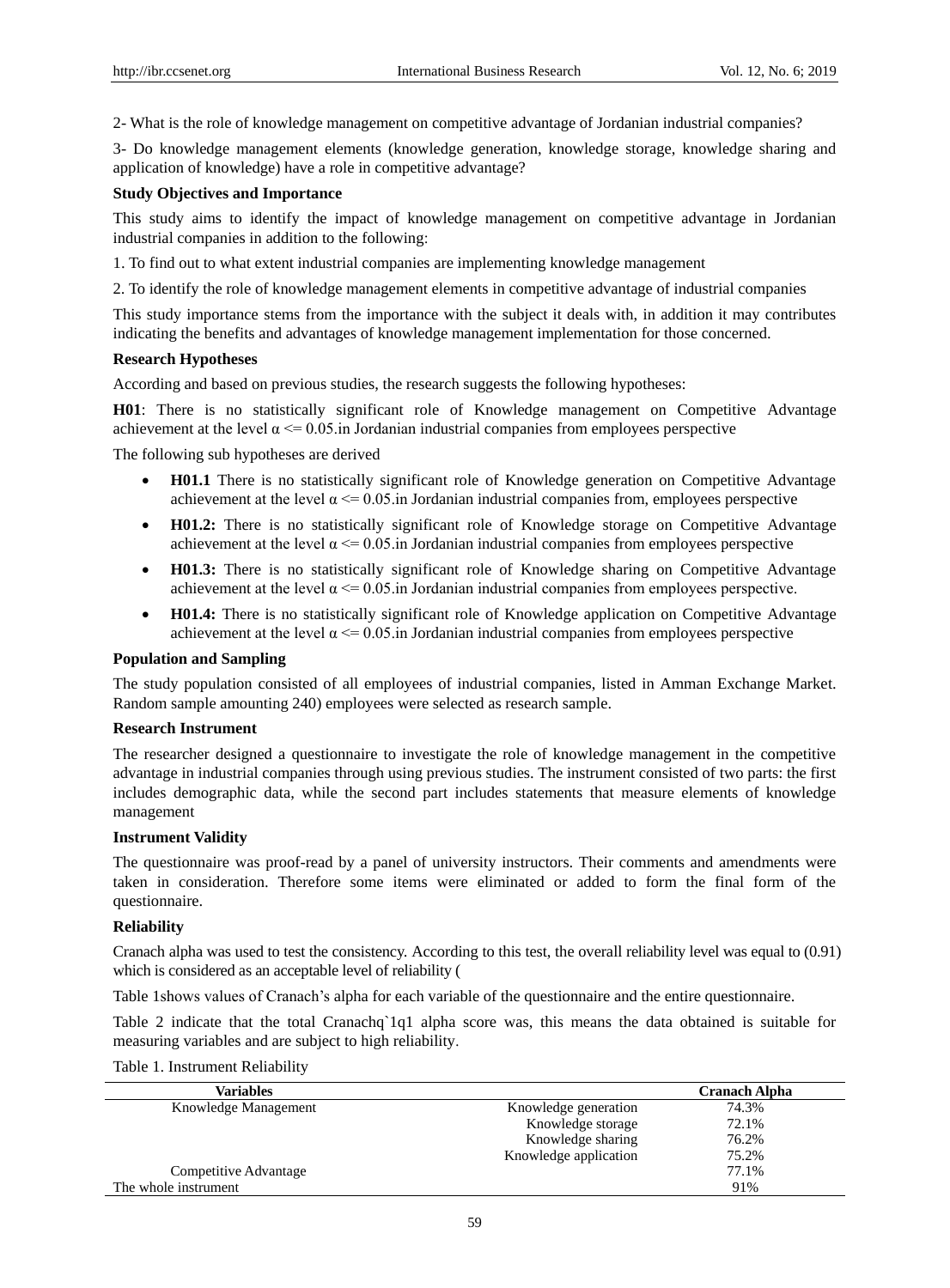# **Data Collection Methods**

Two data collection methods are available as follows

#### **Secondary Data:**

The research used published Arabic and foreign books, references, research papers, theses and articles either printed or electronic related to diversification and competitive advantage, in addition to the Internet, and different databases to obtain the latest international researches that handled study topic.

# **Primary Sources:**

Such data was collected through a survey which was designed and developed according to research objectives based on what was presented theoretically in the literature of knowledge management and competitive advantage.

## **Data Analysis**

The data were analyzed by using Statistical Package of the Social Sciences (SPSS) the following statistical analysis was used

1-.Descriptive statistics were used for the purpose of obtaining frequencies, percents of demographic variables.

2-Central tendency Measures (means and standard deviations) for sample's responses on the questionnaire statements and to find out the relative importance of the independent variables

Furthermore simple regression and multiple regression were used to find the impact of independents variable on the dependent variables

# **2. Knowledge Management**

Knowledge is considered important source to learn new things, solve problems, create core competitiveness in addition to establish new positions either for individuals or for organization now and for the future. Knowledge management refers to the organization's strategic efforts to achieve competitive advantage by exploiting the intellectual assets carried by employees and customers and to learn lessons. (Jamous, 2013, p. 58). In this regard Nasimi, et al, (2013) defined Knowledge management as "a process to helps organizations that identify, select, organize and publish important information and skills which are considered as the institutional memory and typically are not organized" .

# **Knowledge Elements Management**

Knowledge management is a system adopted by the organization based on several interrelated elements and elements that are relevant to achieving the goal set. Knowledge management consists of four basic elements that are mentioned as follows: (Bakush, 2014, pp. 40-41)

# **A. Personnel**

Knowledge and knowledge management staff is the core part of knowledge management strategy. It is not only because the individual stores the knowledge which organization and staff needs, but also contributes to all stages of knowledge management.

#### **B. Technology:**

Technology is one of the most important tools and knowledge management and one of the most important in generating and creating knowledge from people.

# **C. Processes:**

The process provides skill and craft, which are considered the most important sources of knowledge

#### **D. Strategy:**

Means to act against threats or to exploit opportunities based on strengths, weaknesses and strategy as a knowledge management component that examines the operational methods and roles entrusted to the knowledge management officer and aims to develop the organization's knowledge and sustainability strategy.

#### **Importance of knowledge management**

The importance of knowledge can be summarized as follows: [Hamshari, 2013, pp. 110-112

- Investment of intellectual capital, as the value of organizations (and shares) are greatly affected by the value of intellectual capital (capital Intellectuals)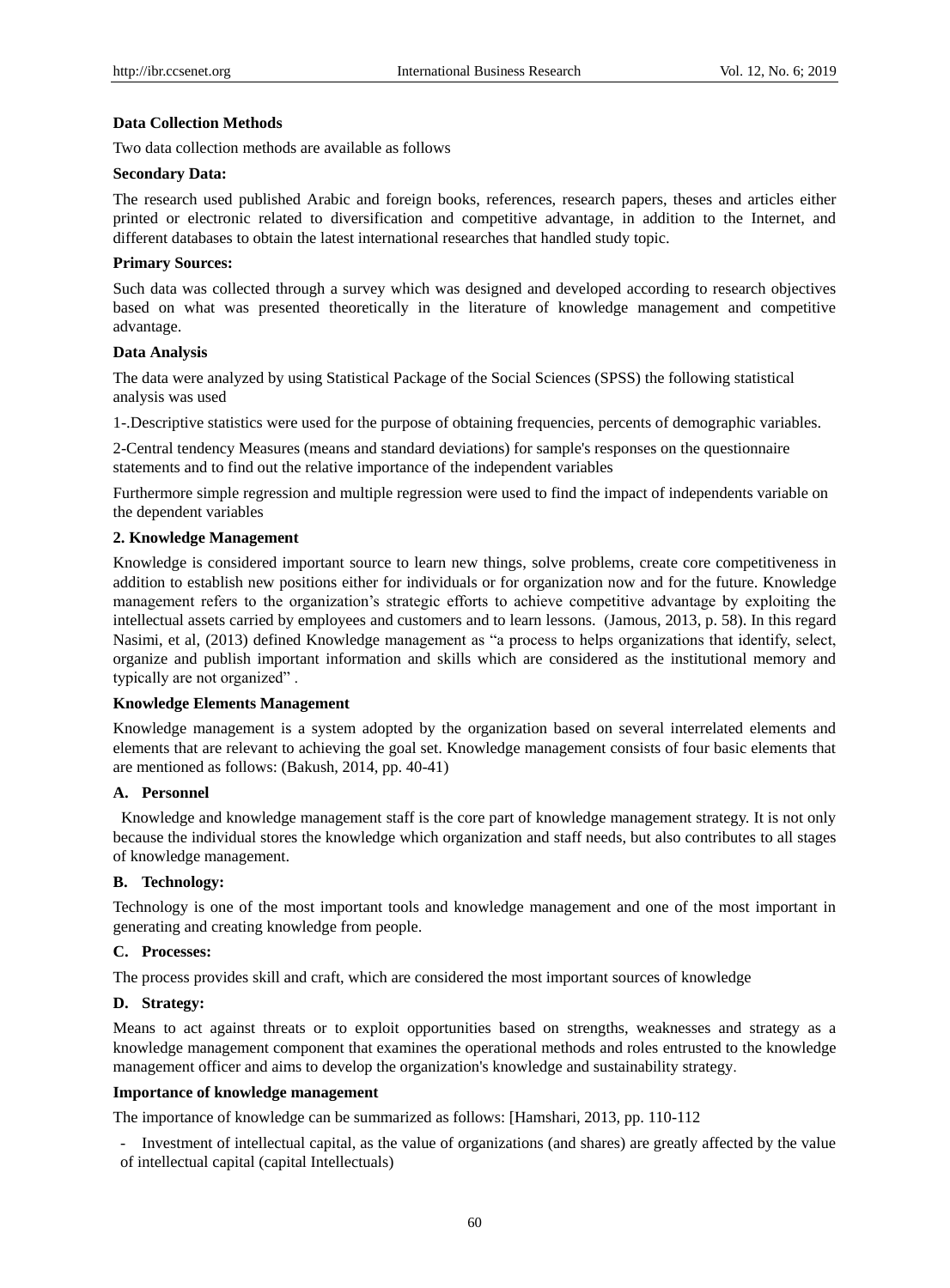- Coordinating various activities of Organization for the purpose of achieving its established objectives, thus enhancing organization's commitment to these activities and objectives;

- Strengthening core competencies of organization;

- Improve organizational p*e*rformance, as knowledge management generates and implements new knowledge, leading to improved and improved organizational performance;

- Providing organization with an opportunity to identify, document and develop its intangible assets, identify the knowledge required and bridge the gap between them;

- Encourage organizations to encourage the creativity of their human resources to create new knowledge, to renew themselves and to cope with unstable environmental changes

- Building a sustainable competitive advantage for organizations, through the unique adoption of innovations of new ideas, goods and services;

- Improved processes in the Organization, by increasing their effectiveness

- Improvement and development of existing products, new value-added products and knowledge-based products, thereby helping to increase the competitiveness of organization;

- Improve level of human capital by encouraging him to learn, develop his work skills, help him solve his problems, increase his ability to adapt to changes and changes in him, prepare him to absorb change and adapt to it, and increase his spirit of cooperation, teamwork and work satisfaction- ; .

- Reducing costs and raising organization's internal assets to generate new revenue;

- Support efforts to benefit from all tangible and intangible assets by providing a framework for strengthening organizational knowledge;

- Maximize the value of knowledge by focusing on content;

- Encouraging targeted organizational change and business reengineering to achieve the organization's objectives and help it to excel and lead in a rapidly changing and volatile environment.

## **Knowledge Management Operations**

The following are the main knowledge management operations:

#### **1-Knowledge Capture and Generation**

In order to improve competitive advantage, organizations should have processes of acquiring new knowledge. One of the most important ways to achieve this is to create, generate, develop, build and create knowledge internally. If organizations are not able to develop knowledge among them, there is an alternative to acquiring knowledge from outside sources..(Lekena and Bayaga,2014)

#### **2-Knowledge Storage**

This phase is concerned with the structure and storage of knowledge that has been created or acquired in ways that make it more formal and accessible. This can include other processes such as documentation, coding, sequencing, representation and classification, and knowledge updating (Koech , et al , 2015))

# **3-Knowledge Sharing**

If knowledge is properly organized and stored, efforts are directed towards making knowledge available to all who needs it. Knowledge that remains under the control of one individual is of little importance to organization as a whole. Since one of the objectives of knowledge management is the participation of every employee in the organization to develop a society to share knowledge, (Muhamad&Rosmaini , 2010)

## **4-Knowledge Application**:

This phase or process involves knowledge integration into company's products, services and practices. In general, organizations need to exploit, utilize and apply knowledge in their outputs, operations and practices in order to derive value from them (Chaubey and Chanderkanta.2011)..

#### **Competitive advantage**

Sigalas, et al. (2013, p 324) defined competitive advantage as "the capability of a firm to create more economic value than the least efficient competitions". Competitive advantage is also defined as: "All organization characteristics that distinguish it from other companies that lead to satisfy current or potential customers' wishes and reflect their impact on an increase in market share and profitability (Kadhim, 2014: 11.) In this regard Wang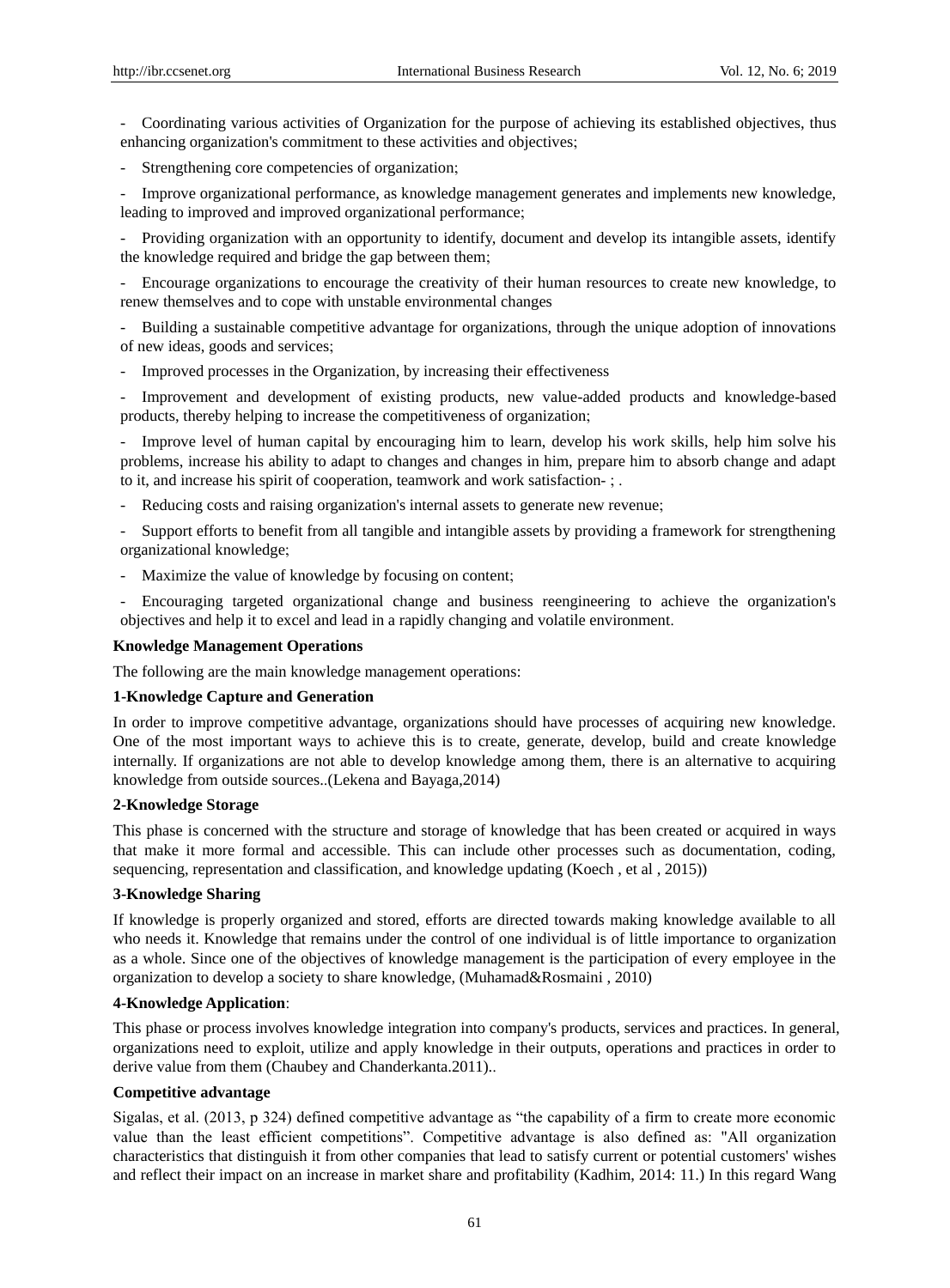(2014) mentioned that attaining this competitive advantage helps the company understand all the changes occurring in its market structure, and thereafter, it can select the most effective and beneficial marketing strategy. Kotler& Armstrong, (2012).indicated that implementing competitive strategy has many aims as follows:

- To establish company's right positioning.
- To maintain loyal customers.
- To obtain new market share.
- (4)To increase sales.
- To establish effective business performance

# **Characteristics of Competitive Advantage**

According to Dirisu, et al (2013) competitive advantage has many as follows

1- it should be sustainable to take the lead in the long term and not only in the short term

2. Competitive advantages usage should match with the objectives and outcomes that the organization wishes to achieve in the short and long term.

3- Follow the policy of continuous change, which seeks to develop the company, and improve performance, and maximize profits.

4. It should be able to attract skilled staff, who have skills, exceptional skills, and innovators who are able to devise new plans and policies for

5- .It should take into consideration and adopts innovation in its policy, and seeks to be unique providing services and goods to customers.

6- It should be flexible in design and implementation of plans

Jeevan Jyoti,. Roomi Rani and Sindhu Kotwal (2013) Knowledge Management Practices and Competitive Advantage: The Mediating Role of Innovation Capacity ,

Conference Paper · December 2013

#### **Knowledge management and competitive advantage**

Various studies were carried out regarding the role of knowledge management in competitive advantage for example:Jeevn, et al (2013) study aimed to investigate the impact of knowledge management on competitive advantage through innovation capacity (mediator) of an organization. The study sample consisted of 331 employees selected from the private telecommunication organizations.. The study concluded that all practices of knowledge management are being practiced by telecommunication organizations. And the innovative capacity is mediated fully the relationship between knowledge management and competitive advantage. Moses, et al (2010)r examined the relationship between knowledge management and competitive advantage, in a developing country.. The study concluded that there is a positive correlation between knowledge management and competitive advantage;

Bahram andMeiham( 2013) found that knowledge management has an impact on the surface of the competitive advantage's Knowledge management and competitive advantage.. The results indicate that Knowledge management has made a significant competitive advantage. Josephine, et al .,(2018)examine the Role of Knowledge Management on the Competitive Advantage of Food and Beverage firms in South East Nigeria. The study found that enhanced collaboration had significant effect on employees' empowerment that increased sales growth in the firm

Ratib , et al ( 2011)assured that there's an effect for the knowledge management on achieving competitive advantage at Jordan Telecom Group( Orange) .In this context Abed Al Ghafour(2015) indicated there is a strong relationship between requirements of knowledge management and competitive advantage Mohammad (2010) found that there isa high impact between knowledge management and competitive advantage .Mohammad (2010) found that there isa high impact between knowledge management and competitive advantage Mundra , et al(2010) concluded that exploring new methods for knowledge management has large impact on companies products and services. They added that innovation is necessary to achieve competitive advantage. Goel (2010) argued that knowledge management assets in improving managerial and organizing aspects in addition to financial issues, which in its turn achieve competitive advantage. Moses, et al (2010)study shows that there is a positive correlation between knowledge management and competitive advantage; which relationship is greatly enhanced by the interaction impact of market orientation. When market-based knowledge is appropriately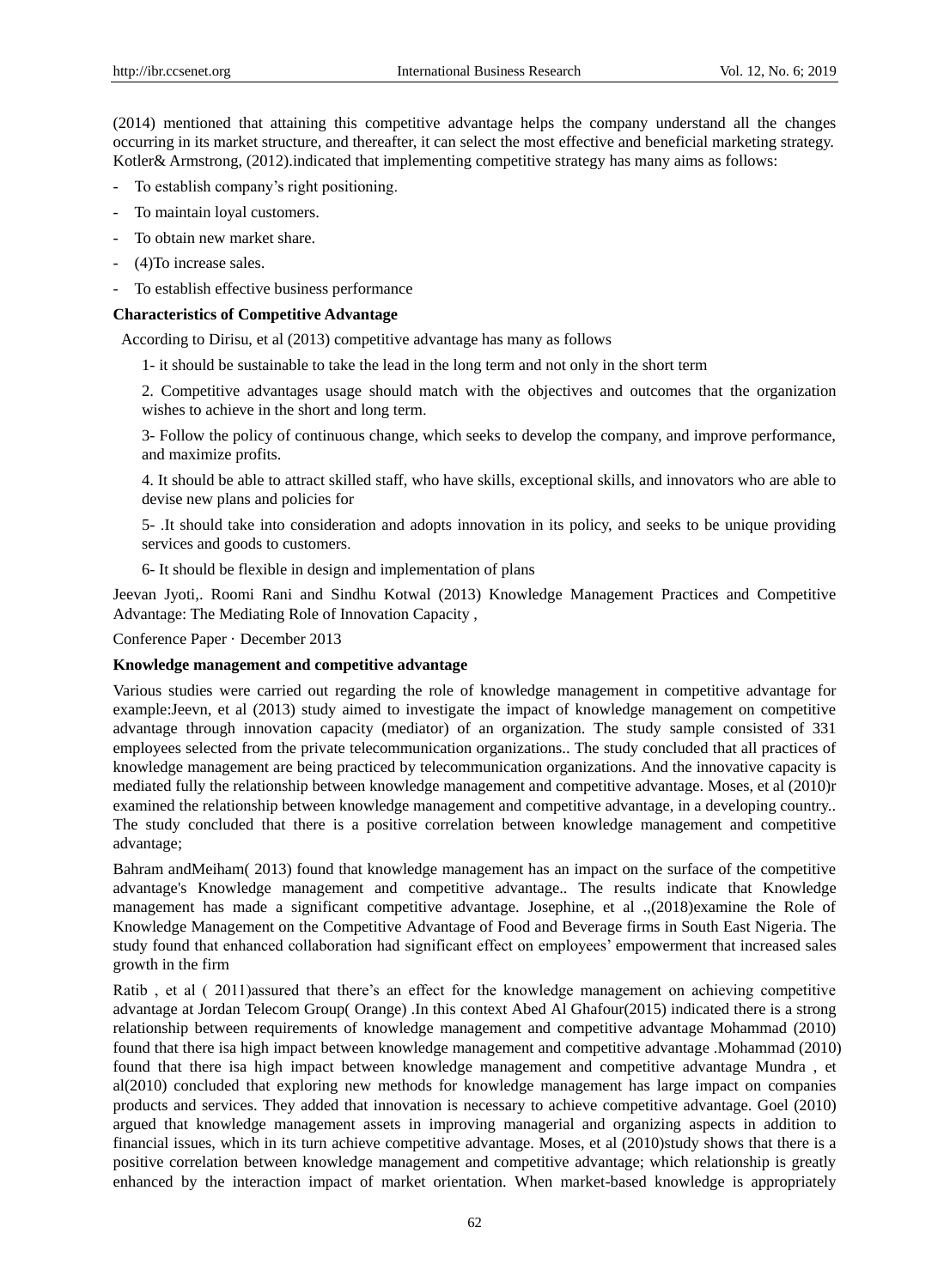responded to, it augments the competitiveness

Based on the research conducted by Zack (2000)(which included 25 organizations it was found that the relation between knowledge management and the strategic advantages of organizations. Implementing knowledge management processes in organizations should lead to benefits. Competitiveness by enabling the organization to formulate better and more appropriate application of its competitive, care-based strategy and attention to the areas of strategic knowledge in which knowledge management becomes a strategic issue and its direct support of the organization's competitive strategy, and focus on the issue of both strategy and knowledge management come together from the fact that they understand the strategic nature of knowledge itself, and that the strategists in the organizations are aware the strategic role of knowledge, and are therefore able to direct the strategic focus of knowledge and then learning Is within their organizational and strategic responsibilities in the organization, and the organizations are aware and convinced of the relationship between the strategy. Competitiveness and knowledge management that are supposed to emphasize the issue of complimentarily and interrelationship among the implementers of knowledge management and necessity collaborate with their strategists to ensure that the competitive advantages of knowledge management processes are achieved

## **3. Data Analysis**

Table 1. Frequencies and Percentages of Respondents according to their Demographic Information

| Variable               | Option              | Frequency | Percentage% |
|------------------------|---------------------|-----------|-------------|
| Gender                 | Male                | 210       | 87.5        |
|                        | Female              | 30        | 12.5        |
| Age                    | Less than 25 years  | 60        | 25.0        |
|                        | 25-35 years         | 140       | 58.3        |
|                        | $36$ to $-45$ years | 40        | 16.7        |
| <b>Education</b> level | High School         | 144       | 60          |
|                        | BSc.                | 96        | 40          |
| Position               | Head department     | 20        | 8.3         |
|                        | Head section        | 72        | 30          |
|                        | Employee            | 148       | 61.7        |
| Experience             | Less than 5 years   | 80        | 33.3        |
|                        | $5 - 10$ years      | 100       | 41.7        |
|                        | $10+$               | 60        | 25          |

Table (1) indicates that, 87.5 percent of the total sample was male's while12.5 percent were females. Sample's age e ranged from lessthan 25 years to 45+ years. 25% were 60 percent of the sample were less than 25 years, 58.3 percent were between 25 -35 years, and 16.7 percent were between 35 to 45 years. As for education level 60 percent have high school and 40 percent have Bsc degree. With respect to subject's position 8.3 percent were head department, 30 percent were head section and 61.7% were employees. With regard to years of experience 33.3 percent of the sample have (less than5 years ),41.7 percent have between ( 5-10 years ) and finally25 percent have  $10 + \text{years}$ 

Table 2. Means and standard deviations of sample's responses regarding knowledge generation

| N0 | Ouestions                                                      | Mean | <b>Deviation.S</b> | Rank |
|----|----------------------------------------------------------------|------|--------------------|------|
|    | The company conducts researches and development continuously   | 3.07 | 1.039              |      |
|    | The company conducts technological studies from time to time   | 3.58 | 1.030              |      |
|    | The company organizes brainstorming sessions                   | 2.77 | 1.155              |      |
|    | The company attracts researchers and consultants               | 3.33 | 1.160              |      |
|    | The company has the technological infrastructure for knowledge | 1.93 | 1.274              | n    |
|    | generation                                                     |      |                    |      |
| h. | The company provides financial provision needed to generate    | 3.47 | 1.214              |      |
|    | knowledge                                                      |      |                    |      |
|    | General Average                                                | 3.03 | .707               |      |

Table 2 indicates different degrees of sample's agreement..Statement no. (2)" The company conducts technological studies from time to time" ranked the first , while statement no.(5) " The company has the technological infrastructure for knowledge generation " ranked the last. . The general average confirms the application of knowledge generation by industrial companies in Jordan.This indicates that industrial companies seek to generate knowledge because of its importance to companies activities and its impact on achieving a competitive advantage. It is clear that industrial companies recognize the importance of generating knowledge for their activities.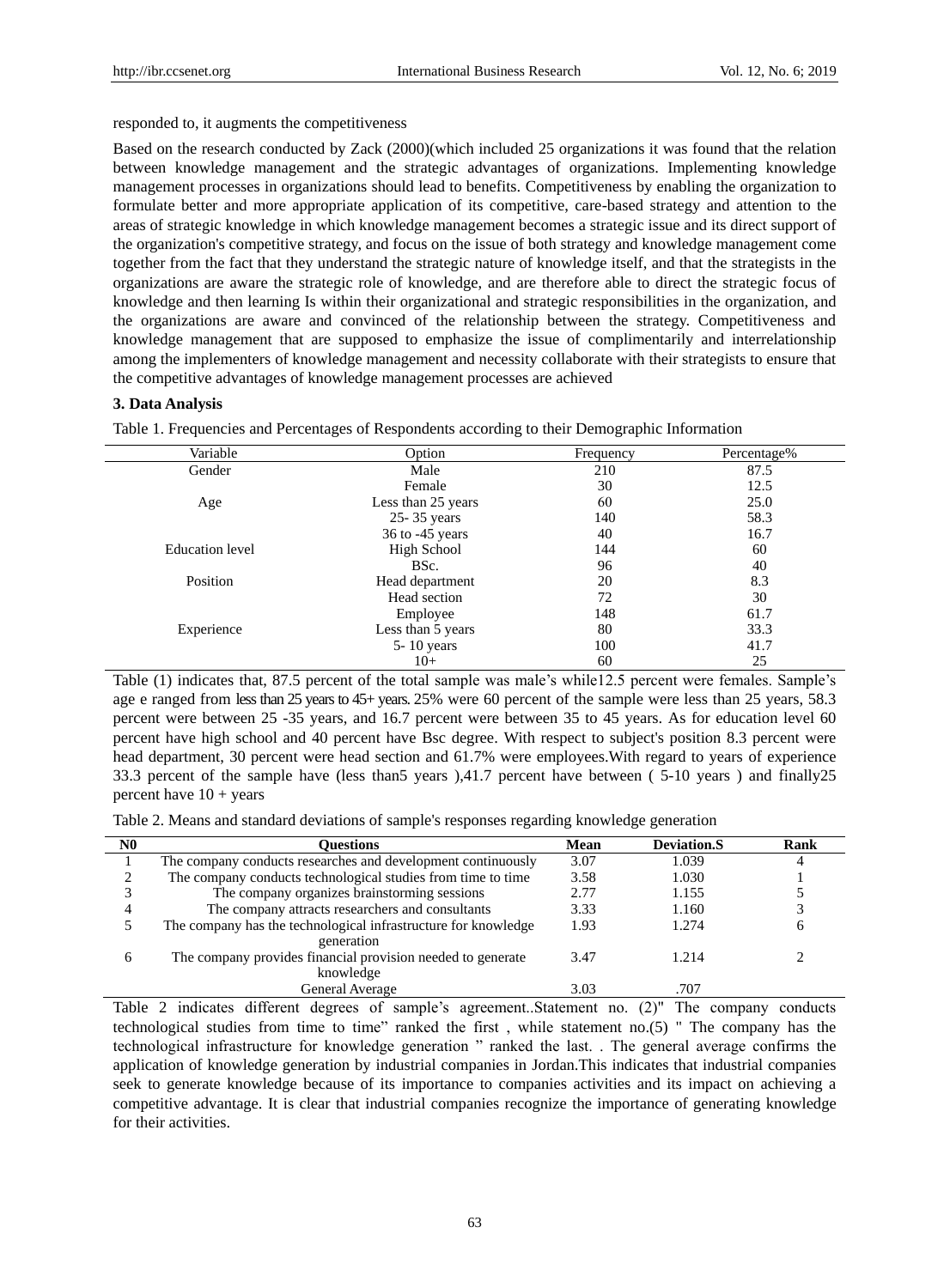| No. | <b>Duestion</b>                                          | Mean | S.Deviation | Rank |
|-----|----------------------------------------------------------|------|-------------|------|
|     | The company documents new thoughts                       | 3.60 | 1.196       |      |
|     | The company uses data base to access needed knowledge    | 3.60 | 1.092       |      |
|     | The company classifies the available knowledge           | 3.47 | 1.096       |      |
| 10  | The company uses electronic means to store knowledge     | 3.92 | .926        |      |
|     | The company stores knowledge that facilitates its use    | 3.53 | 1.016       |      |
| 12  | Technologies available in the company has the ability to | 3.46 | 1.295       |      |
|     | store large volume of information                        |      |             |      |
| 13  | The company has qualified staff to store the information | 3.22 | 1.637       |      |
| 14  | The company has the ability to deal with data bases      | 3.58 | 1.030       |      |
|     | General Mean                                             | 3.55 | .892        |      |

#### Table 3. Means and standard deviations of sample's responses regarding Knowledge storing

Table 3 indicate subject's sample agreement regarding knowledge storing. Statement no. (10) " The company uses electronic means to store knowledge" ranked the first, while statement no. (13) " The company has qualified staff to store the information " ranked the last. The general average confirms company's strategy regarding knowledge storing

In general, it is clear that the industrial companies are keen to provide the techniques and means through which they can store the knowledge to benefit from them. The total average is 3.31. This indicates that the application of knowledge storage in industrial companies is high because these companies rely heavily on information Which they have to sustain in making decisions and putting these information within reach of the employees of the company÷

Table 4. Means and standard deviations of sample's responses regarding sharing

| No. | <b>Ouestion</b>                                                   | Mean   | S.Deviation | Rank |
|-----|-------------------------------------------------------------------|--------|-------------|------|
| 15  | The company supports periodical meetings for knowledge<br>sharing | 3.27   | 1.260       | 6    |
| 16  | The company enhances staff communications                         | 3.45   | 1.048       |      |
| 17  | The company hosts experts from outside                            | 3.63   | 1.104       |      |
| 18  | The company purchases the needed knowledge                        | 3.57   | 1.170       |      |
| 19  | The company organizes scientific different meetings               | 3.27   | 1.460       |      |
| 20  | The company provides staff with the opportunity of                | 3.30   | .889        |      |
|     | knowledge sharing                                                 |        |             |      |
| 21  | The company provides the worker with all equipment                | 3.37   | 1.193       |      |
|     | needed for knowledge access                                       |        |             |      |
|     | General Average                                                   | 3.4071 | .71493      |      |

Table 4 shows subjects agreement regarding knowledge sharing. Statement no. (17) " The company hosts experts from outside" ranked the first, while statement no. (19) " The company organizes scientific different meetings" ranked the last. The general average confirms company's knowledge sharing..

This indicates the extent to which industrial companies understand the importance of knowledge, sharing which is one of the most important elements of knowledge management without sharing knowledge and distributing it to employees.

Table 5. Means and standard deviations of sample's responses regarding knowledge application

| No. | <b>Ouestion</b>                                        | Mean   | Deviation | Rank                          |
|-----|--------------------------------------------------------|--------|-----------|-------------------------------|
| 22  | The company is keen to implement its available         | 3.72   | 1.106     | $\mathfrak{D}_{\mathfrak{p}}$ |
|     | knowledge in its activities                            |        |           |                               |
| 23  | The provides all facilities to implement the available | 3.43   | 1.226     |                               |
|     | knowledge                                              |        |           |                               |
| 24  | The company motivates employees to implement the       | 3.37   | .938      |                               |
|     | available knowledge                                    |        |           |                               |
| 25  | The company implement knowledge to improves work       | 3.50   | 1.432     |                               |
|     | procedures                                             |        |           |                               |
| 26  | The company trains some employees outside for          | 3.80   | .840      |                               |
|     | implementing the knowledge                             |        |           |                               |
|     | General Average                                        | 3.5633 | .73507    |                               |

Table 5 indicates subject's agreement regarding knowledge application. Statement no. (26)" The company trains some employees outside for implementing the knowledge" ranked the first, while statement no.(24) " The company motivates employees to implement the available knowledge " ranked the last. The general average confirms knowledge application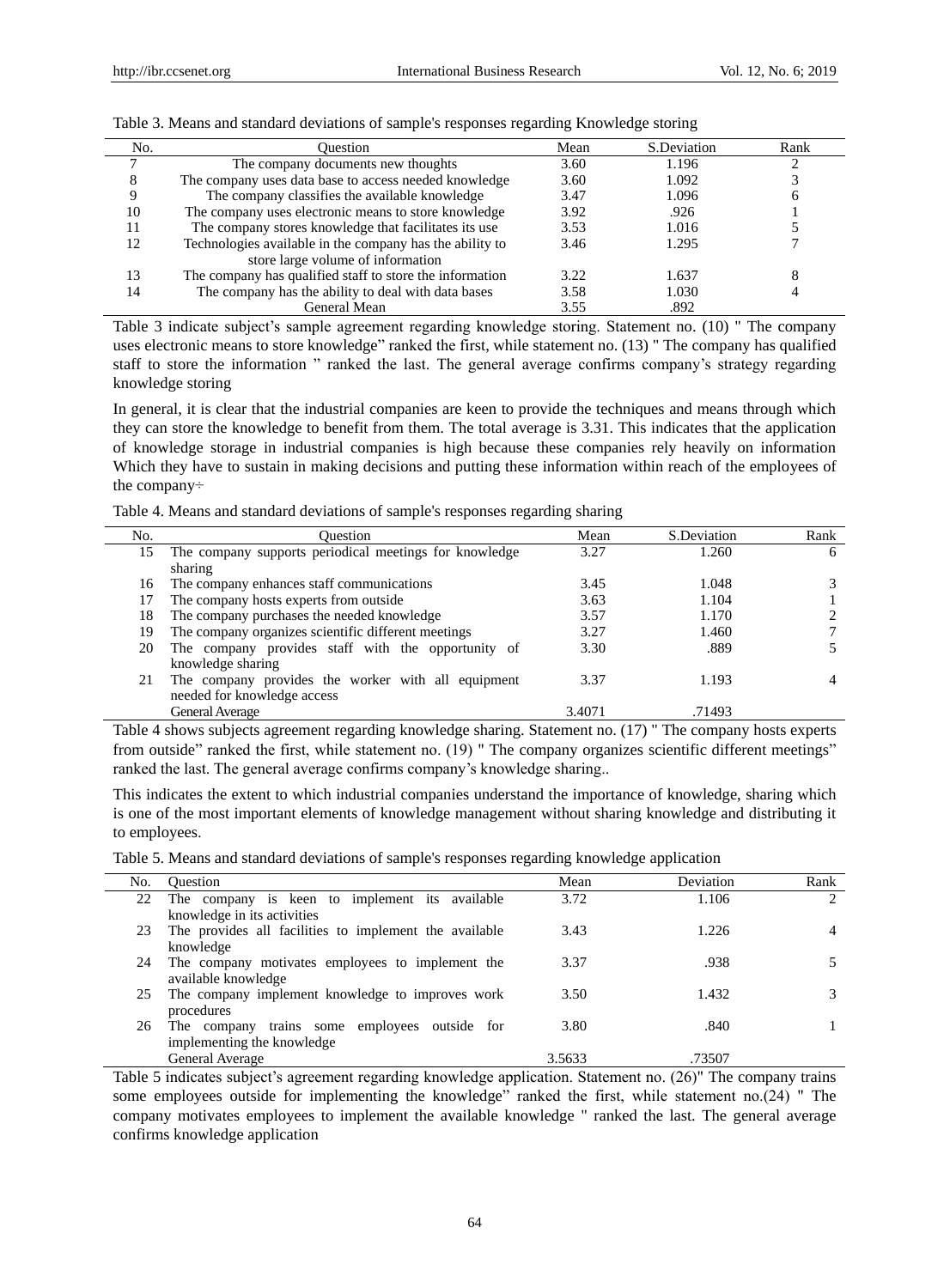| Table 6. Means and standard deviations of sample's responses regarding Competitive advantage |  |  |  |  |  |
|----------------------------------------------------------------------------------------------|--|--|--|--|--|
|----------------------------------------------------------------------------------------------|--|--|--|--|--|

| No. | <b>Ouestion</b>                                            | Mean   | S.Deviation | Rank                          |
|-----|------------------------------------------------------------|--------|-------------|-------------------------------|
| 27  | The company maintains good quality to face competitors     | 3.50   | 1.242       | $\mathfrak{D}_{\mathfrak{p}}$ |
| 28  | The company is keen to have products that match            | 2.62   | 1.290       |                               |
|     | international standards                                    |        |             |                               |
| 29  | The company seeks all efforts to improve its products. The | 3.63   | 1.615       |                               |
|     | company is keen to meet market needs                       |        |             |                               |
| 30  | The company is flexible to accept external environmental   | 3.37   | 1.207       | 4                             |
|     | changes                                                    |        |             |                               |
| 31  | The company seeks to innovate new ways to modify its       | 3.42   | 1.700       |                               |
|     | products                                                   |        |             |                               |
|     | General Mean                                               | 3.3611 | .86964      |                               |

Table 6 illustrates subjects' agreement regarding employees competitive advantage no.(29)" The company seeks all efforts to improve its products " While statement no.(28) " The company is keen to have products that match international standards "ranked the last.

**Hypotheses Testing** According and based on previous studies, the research suggests the following hypotheses:

**H01**: There is no statistically significant impact of Knowledge management on Competitive Advantage achievement at the level  $\alpha \le 0.05$ .in Jordanian industrial companies from employees perspective

Table 7. Regression model summary for main hypothesis

| --<br>. .<br>$\sqrt{2}$<br>$\sim$ |                       | $-2.520$<br>    | $\mathbf{v}$<br>quare<br>duudtoo<br>. |   | $\sim$<br><b>OIY</b> |
|-----------------------------------|-----------------------|-----------------|---------------------------------------|---|----------------------|
|                                   | $\sim$ $-$<br>лa<br>. | $\sim$<br>. 764 | $\epsilon$<br>4                       | w | .000                 |

Model validity was tested through multiple regressions. Table (12) shows the obtained results of the first independent variable that were used in the model  $f= 44.468$  at  $(0.00)$  level. The correlation coefficient was  $(R)$  $=847$ ) which indicate a positive relation between independent variable and dependent variable, in addition $R^2$ was =.764which indicates that 76.4 %of variance in competitive may be interpreted through the variance knowledge management.

Table 8. Regression coefficient for the main hypothesis

|                       |         | <b>Un standardized Coefficients</b> |             |          |      |
|-----------------------|---------|-------------------------------------|-------------|----------|------|
| Model                 |         | <b>Std. Error</b>                   | <b>Beta</b> |          | Sig. |
| (Constant)            | 149     | .324                                |             | .461     | .647 |
| Knowledge generation  | .025    | .109                                | .020        | .225     | .823 |
| Knowledge storing     | .523    | .103                                | .536        | 5.093    | .000 |
| Knowledge sharing     | $-.276$ | .106                                | $-.227$     | $-2.593$ | .012 |
| Knowledge Application | .624    | .131                                | .527        | 4.776    | .000 |

Table 8 showed that the regression coefficient  $(\beta = 0.025, 0.523, 0.276, 0.624)$  which indicates that the impact of knowledge management is significant since the values (0.225, 5.093, 2.593 and 4.776) at level (Sig = 0.000) save knowledge generation .therefore the null hypothesis is rejected and the alternative one is accepted. This means that there is statistically significant impact at  $(\alpha \le 0.05)$  level of knowledge management on competitive advantage

# **The first Sub –hypothesis**

The following sub hypotheses are derived

**H01.1** There is no statistically significant impact of Knowledge generation on Competitive Advantage achievement at the level  $\alpha \le 0.05$  in Jordanian industrial companies from, employees perspective

| $\mathbf{V}$<br>Ωí | . .           |                                    |        | $\sim$<br>גוט |                         | Beta |     | r.<br>819 |
|--------------------|---------------|------------------------------------|--------|---------------|-------------------------|------|-----|-----------|
| чө                 | 500a<br>. 298 | $\cap$ $\subset$ $\cap$<br>,,<br>. | $\sim$ | .000          | $\overline{a}$<br>7 - 7 |      | 689 | .000      |
|                    |               |                                    |        |               |                         |      |     |           |

Table 9 indicates that F= 32.361 at  $(0.00)$  level .The correlation coefficient R = 598which indicate a positive relation between independent variable and dependent variable, in addition $R^2$ was =.358which indicates that 35.8 %of variance incompetitive advantages may be interpreted through the variance in knowledge generation . This means that the model is valid for interpreting the variance in the dependent variable, so there is a possibility to carry out the multiple regression. Table also indicates that the regression coefficient ( $\beta$ = 0.0.736)which indicates that the total impact knowledge generation on competitive advantage is significant since the values  $(5.689)$  at level  $(Sig = 0.000)$ . therefore the null hypothesis is rejected and the alternative one is accepted. This means that there is statistically significant impactat ( $\alpha \le 0.05$ ) level of knowledge generationon competitive advantage in industrial companies in Jordan.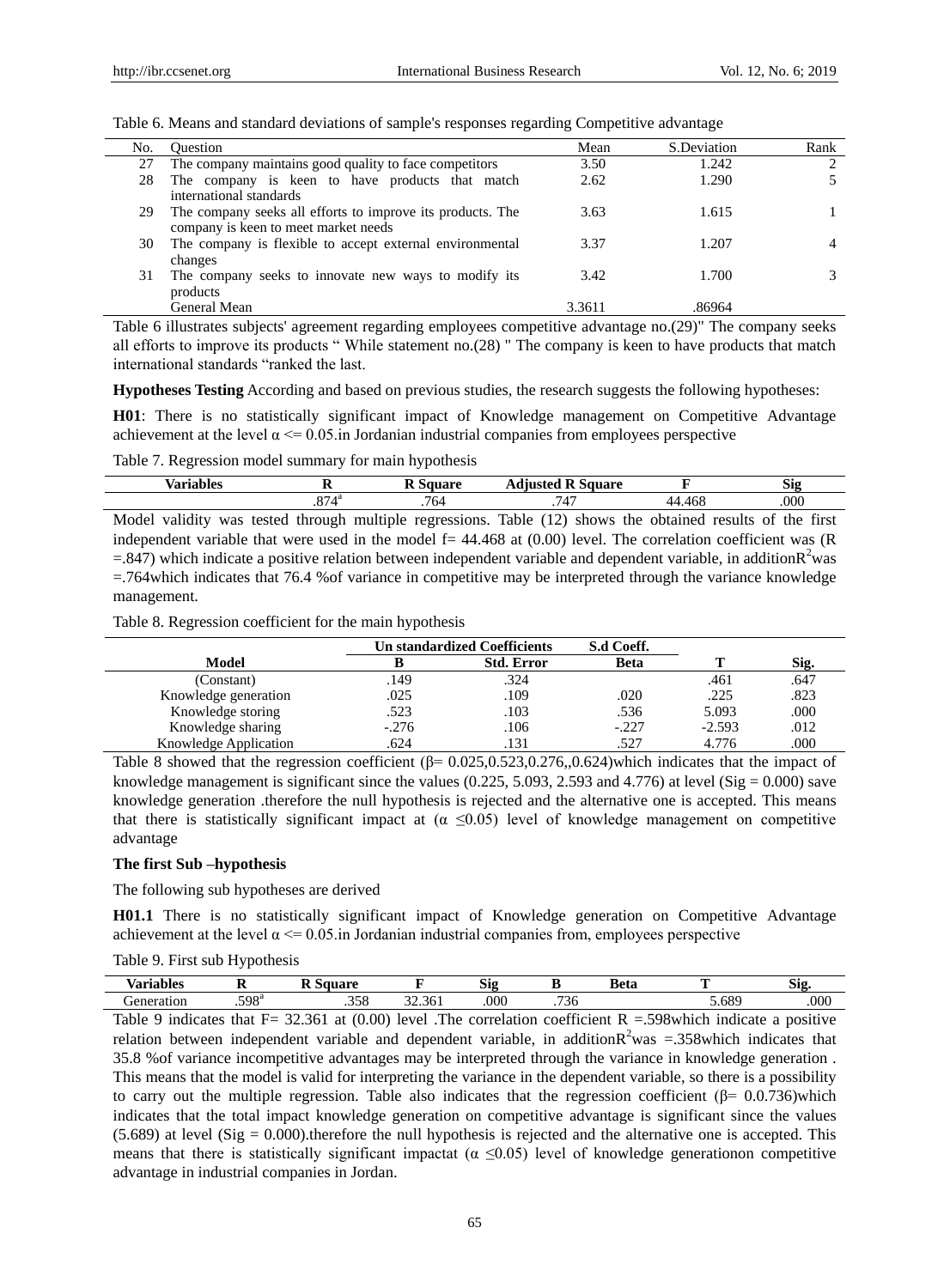#### **The second sub hypothesis :**

**H01.2:** There is no statistically significant role of Knowledge storage on Competitive Advantage achievement at the level  $\alpha \leq 0.05$  in Jordanian industrial companies from employees perspective

Table 10. Second sub Hypothesis

| hlog<br>n<br>   | . .                      |     |                                                            | CH.<br>519               |     | ≀ึ∩†ศ<br>u | m.                                              | $\sim$<br>519 |
|-----------------|--------------------------|-----|------------------------------------------------------------|--------------------------|-----|------------|-------------------------------------------------|---------------|
| $-$ tomn $\sim$ | 200 <sub>6</sub><br>ാ∪െ  | .v. | .<br>-<br>107                                              | 0.000                    | 786 | .806       | .380<br>^                                       | .000          |
|                 | the contract of the con- |     | the contract of the contract of<br>the control of the con- | <b>Contract Contract</b> |     |            | the contract of the contract of the contract of |               |

Table 10 indicates that f= 106.645 at (0.00)level. The correlation coefficient was  $(R = 0.806)$  which indicatea positive relation between independent variable and dependent variable, in addition $R^2$ was =.650which indicates that 65 %of variance in competitive advantageis due tothe variance inknowledge storage .

Table 10also indicated atthe regression coefficient( $B = 0.786$ )which indicates that the total impact of knowledge storage on employee performances significant since the values (10.380) at level (Sig =  $0.000$ ).therefore the null hypothesis is rejected and the alternative one is accepted.

## **The third sub hypothesis :**

**H01.3:** There is no statistically significant impact of Knowledge sharing on Competitive Advantageachievement at the level  $\alpha \leq 0.05$  in Jordanian industrial companies from employees perspective.

Table 11. The third sub hypothesis

| $-1$<br>l o c              | -                          |                   |                                 | c.<br>S19       |     | ,           |            | $\sim$<br>-215 |
|----------------------------|----------------------------|-------------------|---------------------------------|-----------------|-----|-------------|------------|----------------|
| $\sim$<br><b>MO 022230</b> | $\cdot \cap \cap a$<br>т∠… | $\Omega$<br>. . 0 | 000<br>$\overline{\phantom{a}}$ | $\Omega$<br>UU. | 500 | $\sim$<br>╌ | AOC<br>ł٨ι | .000           |
|                            |                            |                   |                                 |                 |     |             |            |                |

Table 11 indicated that IF= 12.820 at  $(0.00)$  level. The correlation coefficient was  $(R = .423)$  which indicatea positive relation between independent variable and dependent variable, in addition $R^2$ was =.181which indicates that 18.1 %of variance in competitive advantagemay be interpreted through the variance in knowledge sharing This means that there is a possibility to carry out the multiple regression

Table 11 showed that the regression coefficient  $(B = 0.520)$  which indicates that the impact of knowledge sharing on competitive advantage is significant since t value is  $(3.480)$  at level  $(Sig = 0.000)$ , therefore the null hypothesis is rejected and the alternative one is accepted

#### **The fourth sub hypothesis**

H01.4: There is no statistically significant role of Knowledge application on Competitive Advantage achievement at the level  $\alpha \le 0.05$  in Jordanian

Table 12. The fourth sub hypothesis

| $\sim$ $\sim$<br><b>⁄arıables</b> | .                                    | map<br>            |     | $\sim$<br>519 |            | !∧tc<br>cıo | m            | $\sim$<br>ے ان |
|-----------------------------------|--------------------------------------|--------------------|-----|---------------|------------|-------------|--------------|----------------|
| $\cdot$ $\cdot$                   | $\neg$ O $\mathcal{L}^{\alpha}$<br>. | ≃า∩<br>.u∠u        | - - | .000          | റാറ<br>ے ر | 705<br>.    | 701<br>ັ     | .000           |
| $1 \wedge$<br>. .                 |                                      | (0.00)<br>$\Omega$ | T11 |               | $\sim$     | $\sqrt{ }$  | $\pi$<br>. . | _______        |

Table (12) shows that F= 93.610 at (0.00) level. The correlation coefficient was  $(R = .785)$  which indicatea positive relation between independent variable and dependent variable, in addition $R^2$ was =.620which indicates that 62. %of variance in competitive advantage may be interpreted by knowledge application. This means that the model is valid for interpreting the variance in the dependent variable, so there is a possibility to carry out the multiple regression.

Table 12 showed that the regression coefficient (B= 0.932) which indicates that the impact of knowledge application on competitive advantage is significant since t value is  $(9.783)$  at level  $(Sig = 0.000)$ . therefore the null hypothesis is rejected and the alternative one is accepted

# **4. Conclusions and Recommendations**

In light of data and information analysis, the study concluded that there is a relationship between knowledge management and competitive advantage in the Jordanian industrial companies from the point of view of administrative employee.

The result is consisted with Jeevn, et al (2013). Which concluded that all practices of knowledge management are being practiced by telecommunication organizations. and Moses, et al (2010) which concluded that there is a positive correlation between knowledge management and competitive advantage; and with Bahram andMeiham (2013) which found that Knowledge management has made a significant competitive advantage. Moreover the results is in consists with Ratib, et al (2011) who assured that there's an effect for the knowledge management on achieving competitive advantage at Jordan Telecom Group(Orange). In this context Abed Al Ghafour (2015) indicated there is a strong relationship between requirements of knowledge management and competitive advantage Mohammad (2010) found that there is a high impact between knowledge management and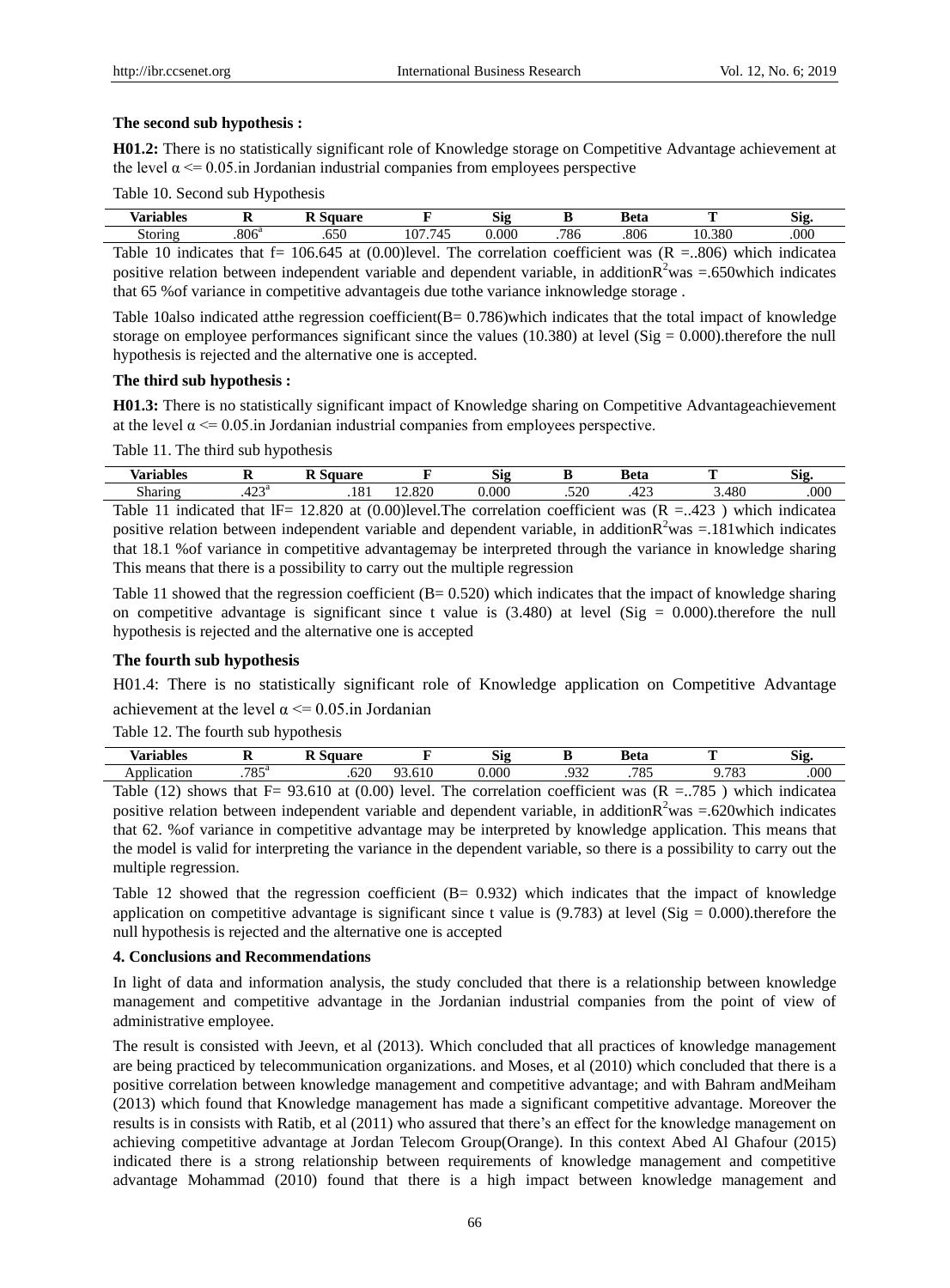competitive advantage. Mohammad (2010) found that there is a high impact between knowledge management and competitive advantage Mundra,et al (2010) concluded that exploring new methods for knowledge management has large impact on companies products and services. They added that innovation is necessary to achieve competitive advantage. Goel (2010) argued that knowledge management assets in improving managerial and organizing aspects in addition to financial issues, which in its turn achieve competitive advantage. Moses, et al (2010) study shows that there is a positive correlation between knowledge management and competitive advantage; which relationship is greatly enhanced by the interaction impact of market orientation. When market-based knowledge is appropriately responded to, it augments the competitiveness

In addition the data also concluded that here is a relationship between knowledge generation and competitive advantage in the Jordanian industrial companies from the point of view of the administrators. This can be explained by the senior management's understanding of the advantages of knowledge and what information can be given to assist the company in its productive activities. Also there is a relationship between knowledge storage and competitive advantage and there is a relationship between knowledge sharing and competitive advantage in Jordanian industrial companies. The study revealed hat there is a relationship between knowledge application and competitive advantage...

The study recommended Jordanian industrial companies have to encourage the use of knowledge management to achieve the objectives of this use, which is to provide accurate information to decision makers in these companies. It is also recommended to identify the motives of using knowledge management and clarifying them to employees in order to gain their cooperation and motivate them to innovate, which is positively reflected on the performance of the company.

#### **References**

- Abed Al, G. S. (2015). Requirements knowledge management among the Palestinian universities to create a cometitive advantage in Gaza Strip MSC, Aqsa Universty .Palestine.
- Al-Jamous, A. (2013). Knowledge Management in Business Organizations and its Relation with Modern Theoretical Approaches, Analytical Approach, Approaches, Operations, Strategies, Case Study, Dar Wael Publishing and Distribution, Amman, Jordan.
- Bahram, M., & Hussein, M. (2013). Knowledge Management a way to gain a competitive advantage in firms (evidence of manufacturing companies).
- Bakush, R. (2014). The Impact of Knowledge Management on Institutional Performance Excellence, A Case Study of Mami Farm, Commercial and Management Sciences, Al-Arabi Bin Mehdi University, Umm Al-Boaqi.
- Chaubey, D. S., & Chanderkanta, S. (2011). Knowledge Management and its Application In Library Sciences. *International Journal of Research in Economics and Social Sciences IJRESS, 1*(1).
- Dirisu, J. I., Iyiola, O., & Ibidunni, O. S. (2013). Product Differentiation: A Tool of Competitive Advantage and Optimal Organizational Performance (A Study of Unilever Nigeria PLC). *European Scientific Journal (ESJ), 9*(34), 258-281.
- Firms in South East Nigeria, Business and Management. *J. Econ. Bus. Manag, 5*(7), 612-622,
- Goel, A. K. (2010). Knowledge Management as a Process to Develop Sustainable Competitive Advantage. *South Asian Journal of Management, 17*(3), 104-111.
- Hamshari, O. A. (2013). Knowledge Management The Road to Excellence and Entrepreneurship, Dar Safa Publishing & Distribution.
- Josephine, I., Orga, C. S. N., & Emeh, N. C. (2018) The Role of Knowledge Management on the Competitive Advantage of Food and Beverage. *International Letters of Social and Humanistic Sciences, 14,* 80-91
- Kadhem, H. (2014). Using client profitability analysis as strategic tool in customer relationship management and achieving competitive advantage empirical study in Soft Drinks Planr in Babel. *Alghari Journal, l7*(30).
- Koech, S. C., Boit, J. M., & Maru, L. (2015). Knowledge Storage. Retrieval and Employee Performance: the moderating Role of Employee Engagement. *International Journal of Small Business and Entrepreneurship Research, 3*(6), 1-13.
- Kotler, P., & Armstrong, G. (2012). Principles of Marketing (14th ed.). New Jersey: Pearson Prentice Hall.
- Lekena, L. L., & A. Bayaga (2014). Knowledge Generation in Educational Research: Case of South Africa. *Universities Int J Edu Sci, 7*(3), 801-811. https://doi.org/10.1080/09751122.2014.11890244